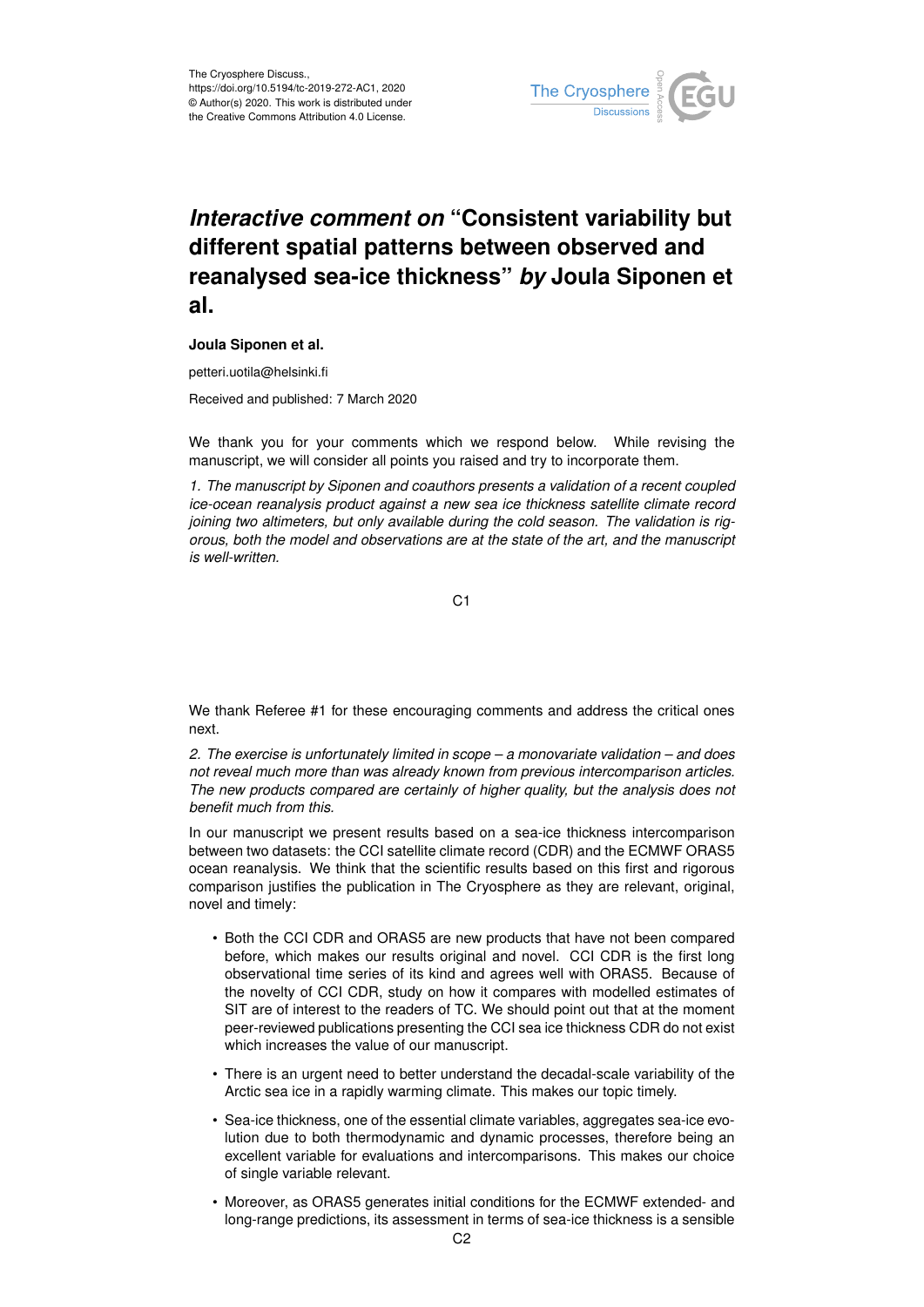choice to gain a good understanding of its skill in the Arctic. As both CCI and ORAS5 are expected to have many users in the scientific community, it is important to quickly disseminate information on their mutual uncertainties on a suitable forum, such as The Cryosphere. This makes our manuscript timely.

The main new findings of our study are:

- Both CCI and ORAS5 realistically capture Arctic-wide inter-annual variability and decadal trends of sea-ice thickness, so they are suitable for subsequent studies.
- CCI and ORAS5 also agree generally well, revealed by relatively small RMSE, although there are seasons and years when they disagree. This result provides a new focus for elaborative model performance studies.

We are keen to expand the scope of our paper by analysing an ensemble of seven ocean reanalysis which can be calculated from individual product data available at https://icdc.cen.uni-hamburg.de/1/daten/reanalysis-ocean/oraip.html. This will address the issue of reanalysis uncertainty and indicate how significantly reanalyses vary from observations. We will also explore the effect of snow on ice on sea-ice volume based on those ocean reanalyses with snow data available. This will address probably the most significant issue of uncertainty due to the large effect of snow thickness on seaice volume. We argue that the facts listed above and the additional analysis we propose will expand the paper scope so it is clearly appropriate for the publication in the Cryosphere.

*3. This becomes cruelly evident when the authors state the objective of the paper: "Can the ESA CCI sea-ice thickness product be used for the validation of sea ice in the ORAS5 ocean reanalysis during the growth season?", which is not a scientific objective per se.*

C3

True, this is not a scientific objective, but a practical and useful one. We were understanding that it would also be a sufficient one for a research article in The Cryosphere. As this may not be the case, it is also possible to state a more scientific objective as "to identify regions, seasons and years where and when the efforts to simulate the observed Arctic sea-ice variability should focus on to improve the realism of modelled ice thickness." As the significance of physical mechanisms varies seasonally, our results should assist model developers to proceed towards this goal.

*4. The results reveal contrasting findings, well summarized in the title, but the analysis is too shallow, only listing non-prioritized factors without pursuing any of them any more than was done in previous literature.*

We understood that our main results have been novel, at least to the extent explained above. If Referee 1 disagrees, we would like to invite her/him to provide us with the relevant references, please. This would be very helpful.

*5. There are multiple ways the study could evolve into a more informative paper: pursue the ice drift issue by calculating volume fluxes between the different regions, extract the local ice production and melt from the model thermodynamics, the sea ice deformations and the data assimilation increments. The thermodynamics could be further pursued as well by comparing the model snow parameters to the Warren climatology and comparing the full yearly cycle of ice thickness against the Beaufort Gyre Exploration Project http://www.whoi.edu/beaufortgyre, these data are freely available. The validation of atmospheric and ocean parameters of relevance for sea ice could be included as well. There are many different directions this paper could evolve to become more informative.*

Thank you, these are good and interesting suggestions and we are happy to explore them. However, we need to keep the scope of the manuscript reasonably limited. As mentioned above, we will expand the scope of the paper to explore the uncertainty among the ocean reanalyses, and the satellite data. In terms of ocean reanalysis